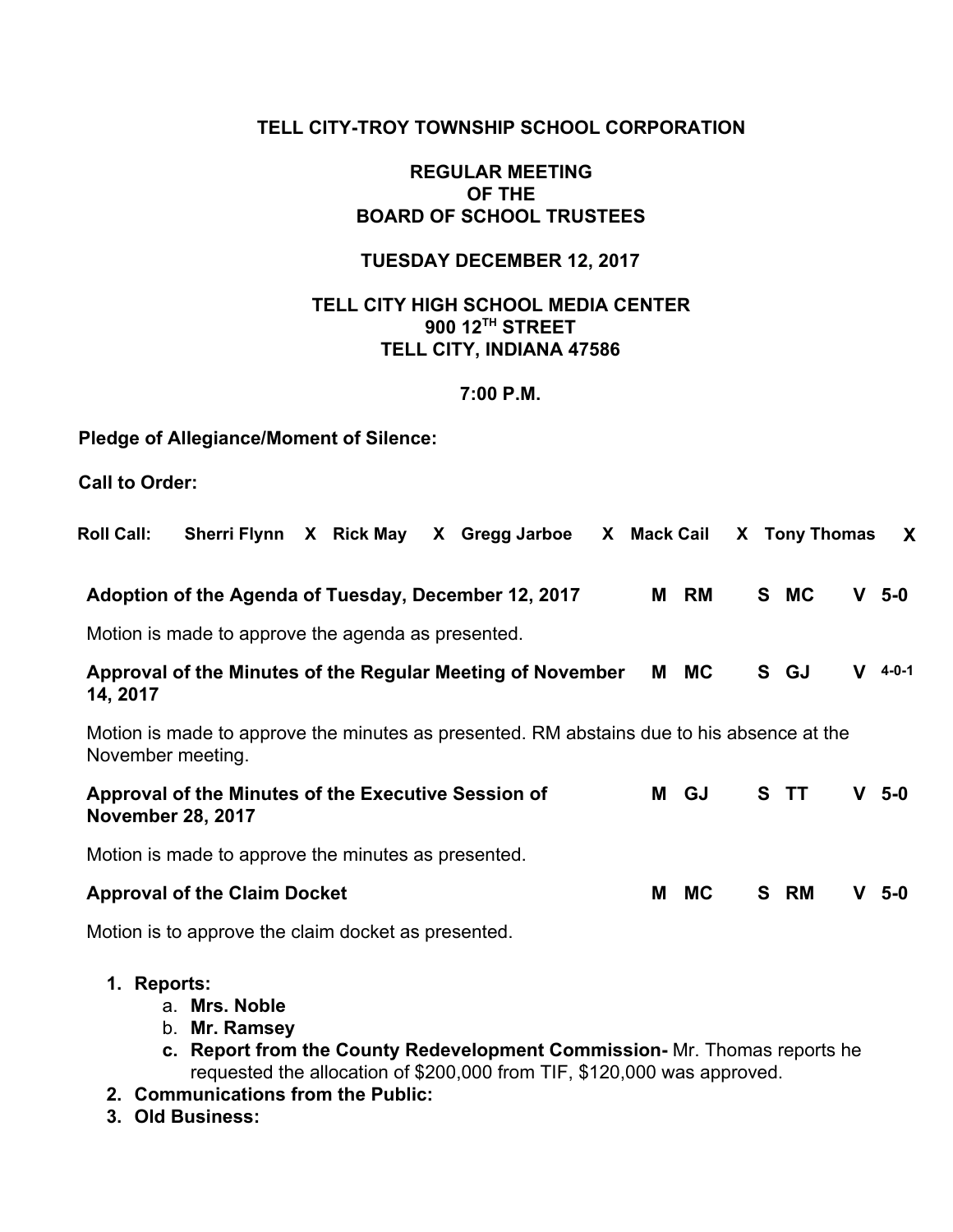#### **4. New Business:**

| а. | <b>Resignations and Retirements</b>                                                       | М                  | <b>RM</b> |  | S GJ |  | 5-0   |  |  |
|----|-------------------------------------------------------------------------------------------|--------------------|-----------|--|------|--|-------|--|--|
|    | 1. Title I/Literacy Coach                                                                 | 1. Tiffany Thissen |           |  |      |  |       |  |  |
|    | Motion is to accept the resignation presented.                                            |                    |           |  |      |  |       |  |  |
| b. | <b>Termination</b>                                                                        | м                  | TT        |  | S GJ |  | - 5-0 |  |  |
|    | recommend the termination of employee #674539 based on violation of board policy<br>4213. |                    |           |  |      |  |       |  |  |
|    |                                                                                           |                    |           |  |      |  |       |  |  |

Motion was made to approve the termination as recommended.

| C. | <b>William Tell Elementary School</b> | S RM<br>$V5-0$<br>MC. |
|----|---------------------------------------|-----------------------|
|    | 1. School Nurse                       | 1. Mikki Goffinet     |
|    | 2. Asst. Secretary                    | 2. Molly Hendershot   |

Due to a substantial increase in students with medical needs, we are requesting an additional school nurse to be placed at WTE. The Asst. Secretary position is a voluntary internal transfer of an aide (Molly) to the position vacated by the transfer of Missy DuPont. The background check for Mrs. Goffinet was provided at the meeting, Mrs. Hendershot's was completed when she was hired as an aide. The motion was made to approve the above individuals as a group.

|    | d. Tell City Jr-Sr High School- NONE                                                                                                    | M         |                                                     |         |
|----|-----------------------------------------------------------------------------------------------------------------------------------------|-----------|-----------------------------------------------------|---------|
| е. | <b>Athletics</b>                                                                                                                        | - GJ<br>м | S TT                                                | $V$ 5-0 |
|    | 1. Volunteer Cheerleading Asst. Coach<br>2. 7th Grade Boys Basketball Vol. Asst. Coach<br>3. 7th Grade Boys Basketball Vol. Asst. Coach |           | 1. Joyce Clark<br>2. Brandi Glenn<br>3. Jeremy Reid |         |

All background checks have been included in your packet. The motion made was to approve the applicants as a group.

# **f. Agreement for Attainment of Dual Credit Licensure M MC S RM V 5-0**

Changes to the licensure requirements of dual credit teachers mandates some of our staff take coursework to continue to be eligible to offer coursework for college credit. To encourage staff members to continue their educations, I propose the board authorize the enclosed Agreement for Dual Credit Certification. This will provide a stipend for coursework, and a potential salary increase to those that meet the parameters. It also provides the corporation with some assurances after the coursework has been completed.

I have had Mr. Werner and Mrs. Tanselle review the document. While they find no glaring problems, they both pointed out that they have no precedent with which they can compare this document.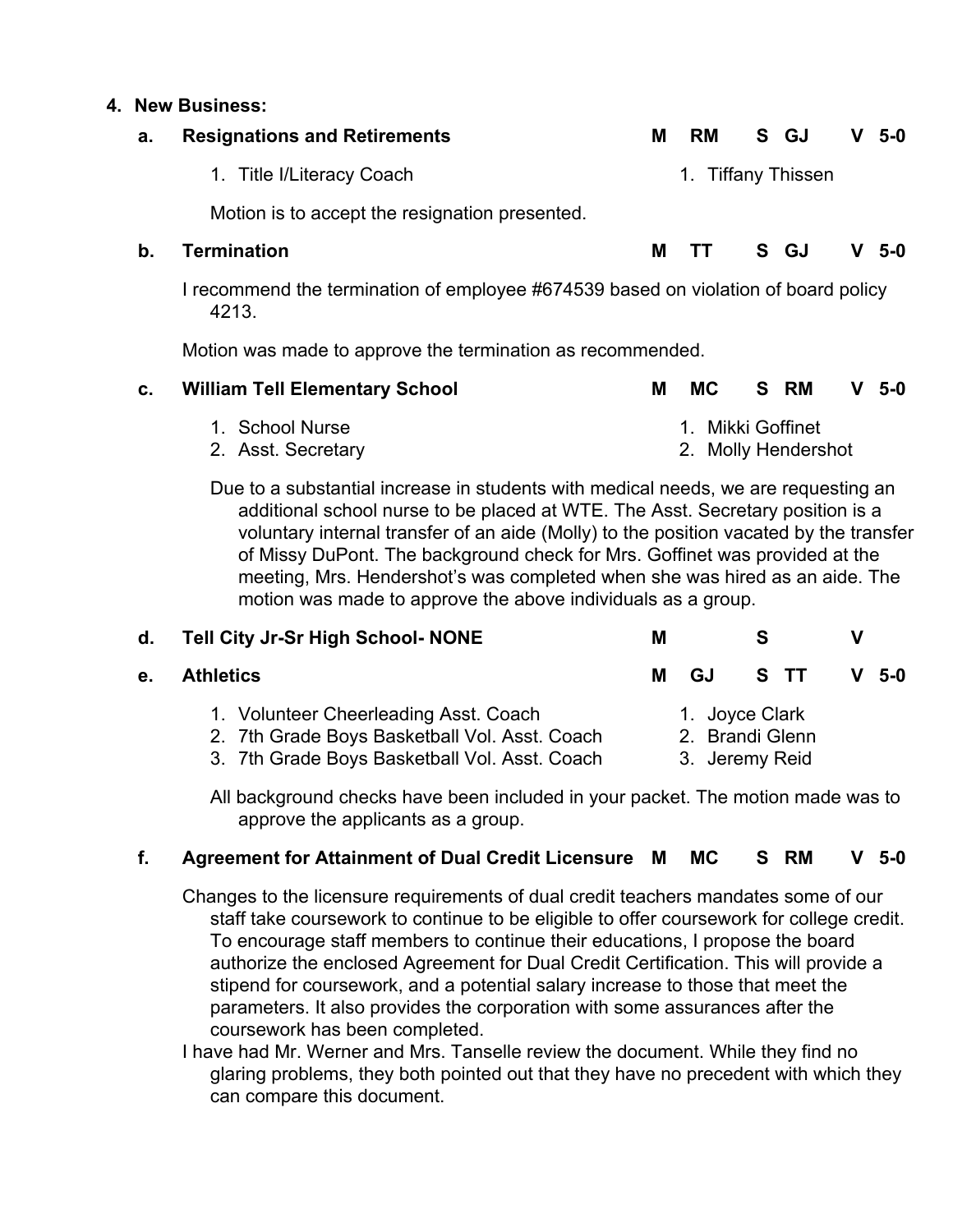This agreement is outside of bargaining, and can be modified via board action. I recommend the board approve the agreement. The motion made was to approve the document as presented.

# **g. Transfer from CPF to Rainy Day M MC S GJ V 5-0**

Historically we have carried a balance in the CPF fund; a savings account for the next big expenditure (probably the roof at the JSHS). We were told this year that we should not be maintaining that large of a balance as it could reduce our appropriation in the future, and it was recommended that the money be transferred to Rainy Day where it can be saved and invested. I recommend the board approve the resolution to transfer funds from CPF to Rainy Day. The motion was to approve the resolution to transfer \$600,000 to Rainy day from CPF.

# **h. Approval to pay year end claims M MC S GJ V 5-0**

This allows us to issue pre-written checks before December 31st for expenses other than the normal pre-written expenses (like taxes, insurance, benefits, reimbursements) so that we can get the appropriations off the books before year-end. Motion was to approve the treasurer to pay claims through year end.

## **i. TAG Information and Administrative Appropriation M GJ S SF V 5-0**

The teacher appreciation grant received from the state was in the amount of \$42,441.37. From this amount, we paid our portion of the co-op employees in the amount of \$2,047.99. The amount to be distributed to TCTTSC teachers is \$40,393.38. Indiana Code mandates that Highly Effective teachers receive at least 25% more than Effective teachers. Each Highly Effective teacher will receive \$585.41 and each Effective teacher will receive \$468.33. These amounts are before taxes and withholdings. A spreadsheet was included in your packet illustrating the calculations on this grant. As the grant specifically states the TAG is for classroom teachers, I recommend that the administration be provided a stipend from the general fund in the amount provided for the teachers based on their summative evaluation rating. Motion is to approve the

administrative stipend. Mr. Jarboe requests a roll call vote to follow the regular vote. GJ-Aye, MC- Aye, SF- Aye, TT- Aye, RM- Aye

#### **j. Support Staff Handbook 2018 M RM S GJ V 5-0**

This is the second read of the support staff handbook. Motion was to approve the handbook as presented.

#### **k. First Read: Fall Neola Policy Updates No Action**

Policy 1220 - Employment of the Superintendent - Revised Policy 1521 - Personal Background Checks, References, and Mandatory Reporting of Convictions and Substantiated Child Abuse ( ) and Arrests – Revised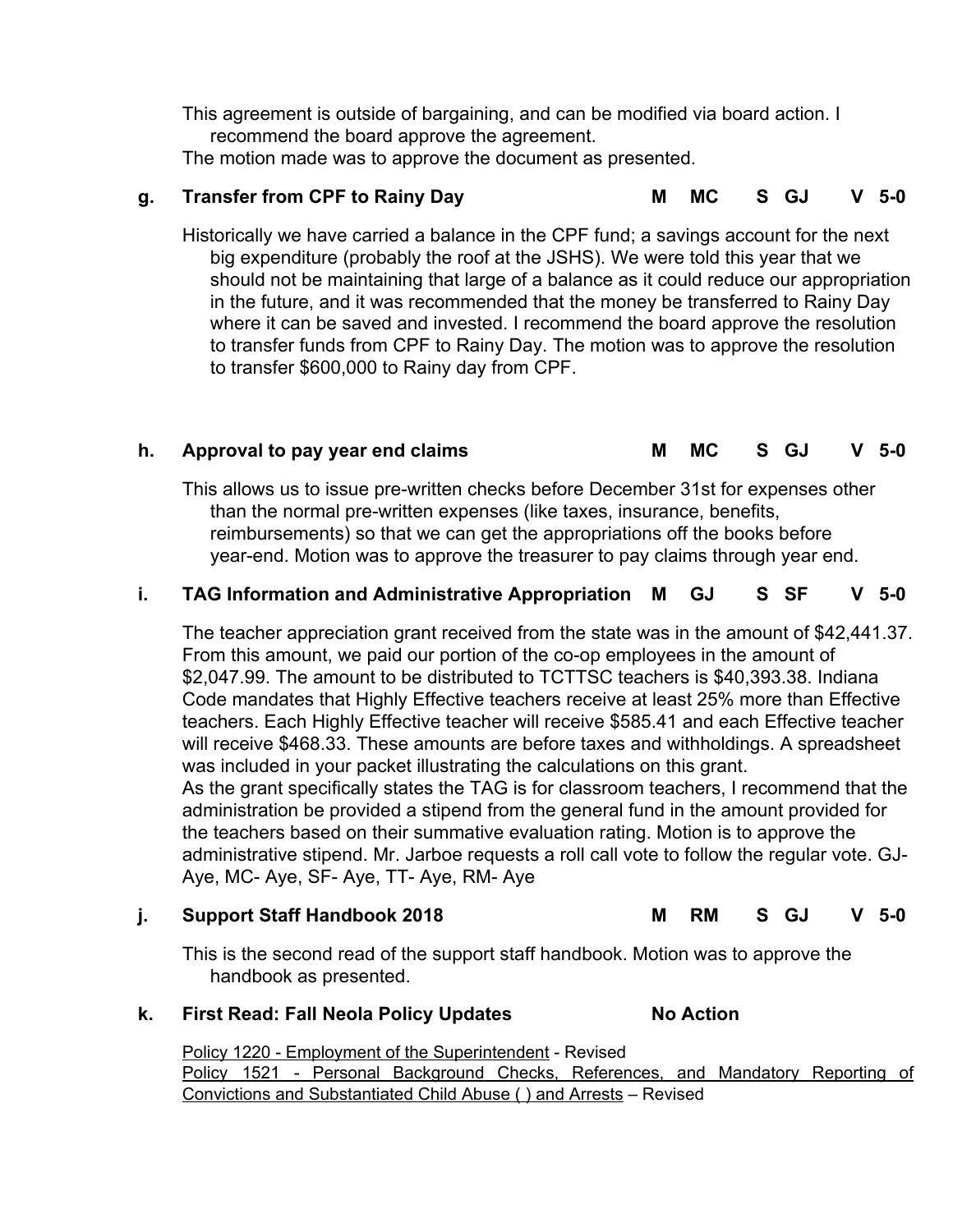Policy 3121 - Personal Background Checks, References, and Mandatory Reporting of Convictions and Substantiated Child Abuse ( ) and Arrests – Revised

Policy 4121 - Personal Background Checks, References, and Mandatory Reporting of Convictions and Substantiated Child Abuse ( ) and Arrests – Revised

Policy 8120 - Volunteers – Technical Correction

Policy 8121 - Personal Background Check – Contracted Services – Revised

Policy 2221 - Mandatory Curriculum - Revised

Policy 2262 - Latch-Key Programs - Replacement

Policy 2623.01 - Test Security Provisions for Statewide Assessments - Revised

Policy 3131 Reduction in Force ("RIF") in Certificated Staff - Revised

Policy 3220.01 - Teacher Appreciation Grants – Technical Correction

Policy 5200 - Attendance - Revised

Policy 5330 - Use of Medications - Revised

Policy 5350 - Student Suicide Awareness and Prevention - Revised (Name change included)

Policy 5460 - Graduation Requirements - Revised

Policy 5630.01 (V1) - Use of Seclusion and Restraint with Students - Technical Correction

Policy 5730 - Equal Access for Non-corporation-Sponsored Clubs and Activities - Technical **Correction** 

Policy 6152 - Student Fees and Charges - Revised

Policy 8330 - Student Records - Revised

Policy 8462 - Child Abuse and Neglect - Revised

Policy 8600 - Transportation - Revised

Policy 8800 - Religious/Patriotic Ceremonies and Observances – Technical Correction

Mrs. Flynn identifies 5730 P. 1 of 2, equal access for non-corp clubs and activities. Question is regarding clarification on instructional vs. non-instructional hours. 8120 AG stated that the principal had final decision after reviewing a background check on a volunteer. The concern is that a building principal might not want to remove someone that is necessary to be removed and we should not mandate the final decision be made by the principal. It was discussed that removal of the word "final" be removed so that oversight is given to the principal but the superintendent and board have the option to intervene.

# **l. Legislative Updates No Action**

#### GRADUATION PATHWAYS PROGRAM PASSES

On 12-6-17 the State Board of Education passed the controversial plan for additional graduation requirements by a vote of 7-4. Dr. Jennifer McCormick did attempt to bring perspective into the discussion to no avail. The five common concerns of educators were 1) how are they going to track the data of the various pathways; this will be an additional cost to corporations as more personnel will be needed to do this task; 2) Funding – the additional pathways including testing will cost money without the addition of staff; is the state going to fund this through the budget; 3) the low performing and special needs students would not be able to graduate under the recommendations as their abilities were not addressed as to how they can graduate; 4) the implementation of the recommendation would take time for medium and small schools to figure out how it will implement some of the options as they currently do not have the staff or resources to do so; and 5) can we slow down the process so that school personnel can be involved in working out some of the missing pieces and details of the recommendations.